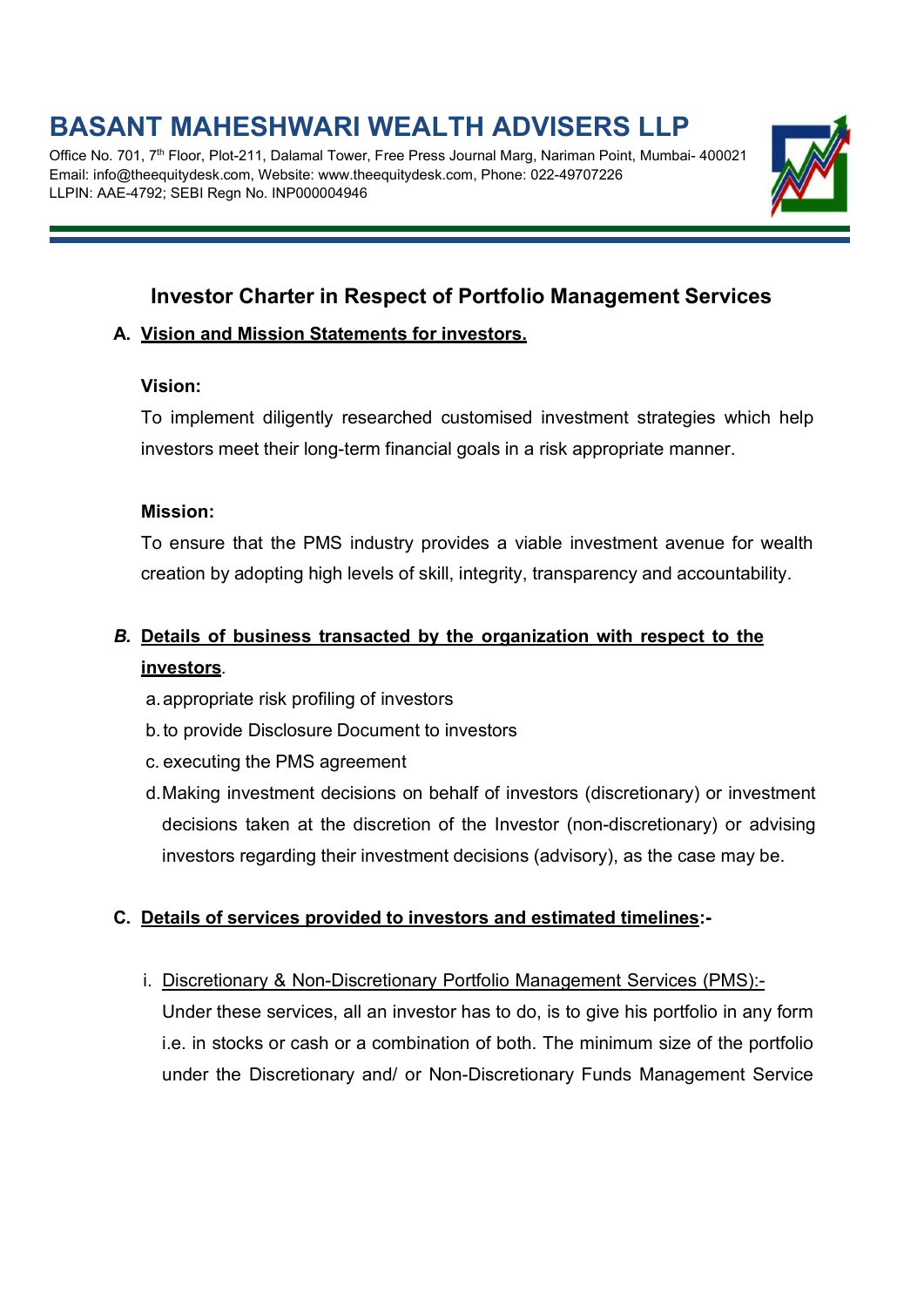Office No. 701, 7<sup>th</sup> Floor, Plot-211, Dalamal Tower, Free Press Journal Marg, Nariman Point, Mumbai- 400021 Email: info@theequitydesk.com, Website: www.theequitydesk.com, Phone: 022-49707226 LLPIN: AAE-4792; SEBI Regn No. INP000004946



should be Rs.50 lakhs as per the current SEBI Regulations. However, the PMS provider reserves the right to prescribe a higher threshold product-wise or in any other manner at its sole discretion. The PMS provider will ascertain the investor's investment objectives to achieve optimal returns based on his risk profile. Under the Discretionary Portfolio Management service, investment decisions are at the sole discretion of the PMS provider if they are in sync with the investor's investment objectives. Under the Non-Discretionary Portfolio Management service, investment decisions taken at the discretion of the Investor.

ii. Investment Advisory Services: -

Under these services, the Client is advised on buy/sell decision within the overall profile without any back-office responsibility for trade execution, custody of securities or accounting functions. The PMS provider shall be solely acting as an Advisor to the Client and shall not be responsible for the investment/divestment of securities and/or administrative activities on the client's portfolio. The PMS provider shall act in a fiduciary capacity towards its Client and shall maintain arm's length relationship with its other activities. The PMS provider shall provide advisory services in accordance with guidelines and/or directives issued by the regulatory authorities and/or the Client from time to time in this regard.

- iii. Client On-boarding
	- a. Ensuring compliance with KYC and AML guidelines.
	- b. franking & signing the Power of Attorney to make investment decisions on behalf of the investor.
	- c. opening demat account and funding of the same from the investor's verified bank account and/or transfer of securities from verified demat account of the investor and
	- d. Mapping the said demat account with Custodian.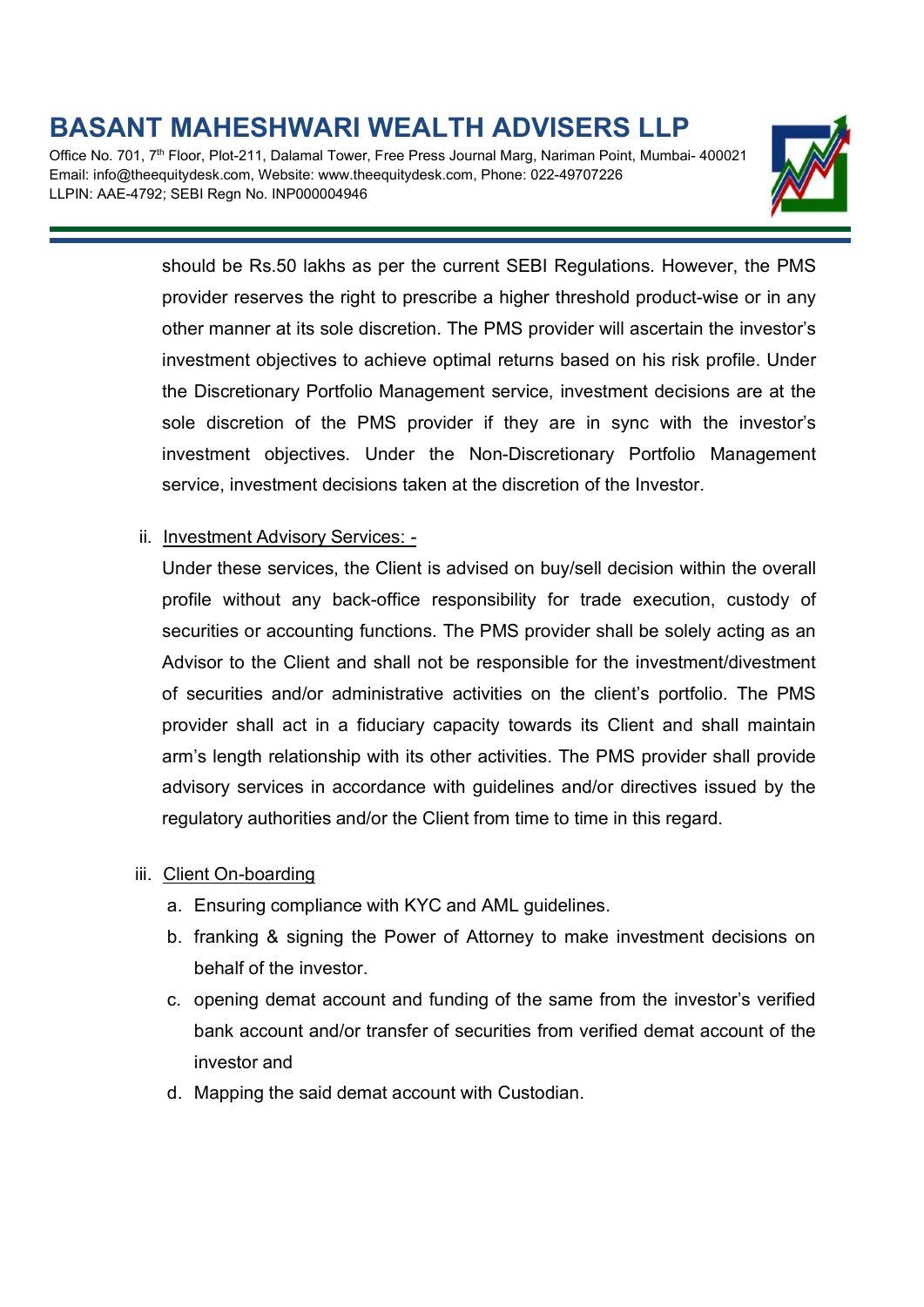Office No. 701, 7<sup>th</sup> Floor, Plot-211, Dalamal Tower, Free Press Journal Marg, Nariman Point, Mumbai- 400021 Email: info@theequitydesk.com, Website: www.theequitydesk.com, Phone: 022-49707226 LLPIN: AAE-4792; SEBI Regn No. INP000004946



#### iv. Ongoing activities

- a. To provide periodic statements to investors as provided under the PMS Regulations 2020 and other SEBI notifications and circulars ("PMS Regulations") and
- b. Providing each client an audited account statement on an annual basis which includes all the details as required under the PMS Regulations.

#### v. Fees and Expenses

Charging and disclosure of appropriate fees & expenses in accordance with the PMS Regulations.

#### vi. Closure and Termination

Upon termination of PMS Agreement by either party, the securities and the funds lying in the account of the investor shall be transferred to the verified bank account/ demat account of the investor.

#### vii. Grievance Redressal

Addressing in a time bound manner investor's queries, service requests and grievances, if any, on an ongoing basis.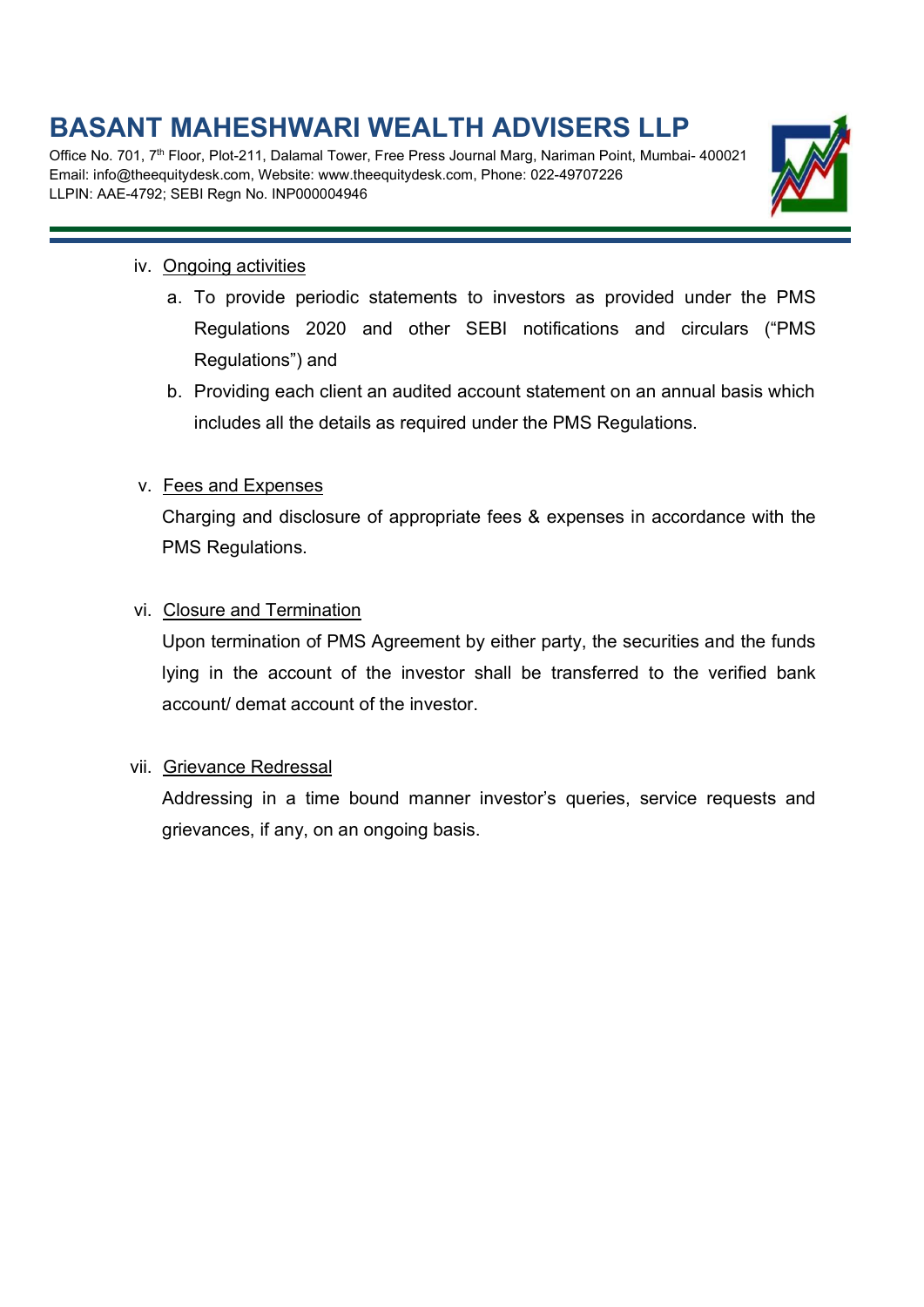

| Timelines of the services provided to investors are as follows: |                                                                                                                                                            |                                                                                                                                                                                                                                                              |
|-----------------------------------------------------------------|------------------------------------------------------------------------------------------------------------------------------------------------------------|--------------------------------------------------------------------------------------------------------------------------------------------------------------------------------------------------------------------------------------------------------------|
| Sr. No.                                                         | <b>Service / Activity</b>                                                                                                                                  | <b>Timeline</b>                                                                                                                                                                                                                                              |
| $\mathbf{1}$                                                    | PMS<br>account<br>Opening<br>of<br>(including demat account) for<br>residents.                                                                             | 7 days from receipt of all requisite documents<br>from the client, subject to review of the<br>documents for accuracy and completeness by<br>portfolio manager and allied third<br>party<br>service providers as may be applicable.                          |
| $\overline{2}$                                                  | Opening<br><b>PMS</b><br>οf<br>account<br>(including demat account) for<br>non-individual clients.                                                         | days from receipt of all<br>14<br>requisite<br>documents from the client, subject to review<br>of<br>the<br>documents<br>for<br>accuracy<br>and<br>completeness by portfolio manager and allied<br>third party service providers as may<br>be<br>applicable. |
| 3                                                               | Opening<br><b>PMS</b><br>of<br>account<br>(including<br>demat<br>account,<br>bank account<br>and<br>trading<br>account)<br>for<br>non-resident<br>clients. | 14 days from receipt of all<br>requisite<br>documents from the client, subject to review<br>of<br>the<br>documents<br>for<br>accuracy<br>and<br>completeness by portfolio manager and allied<br>third party service providers as may be<br>applicable.       |
| 4                                                               | Registration of nominee<br>in<br><b>PMS</b><br>account<br>and<br>demat<br>account.                                                                         | Registration of nominee should happen along<br>with account opening, therefore turnaround<br>time should be same as account opening<br>turnaround time.                                                                                                      |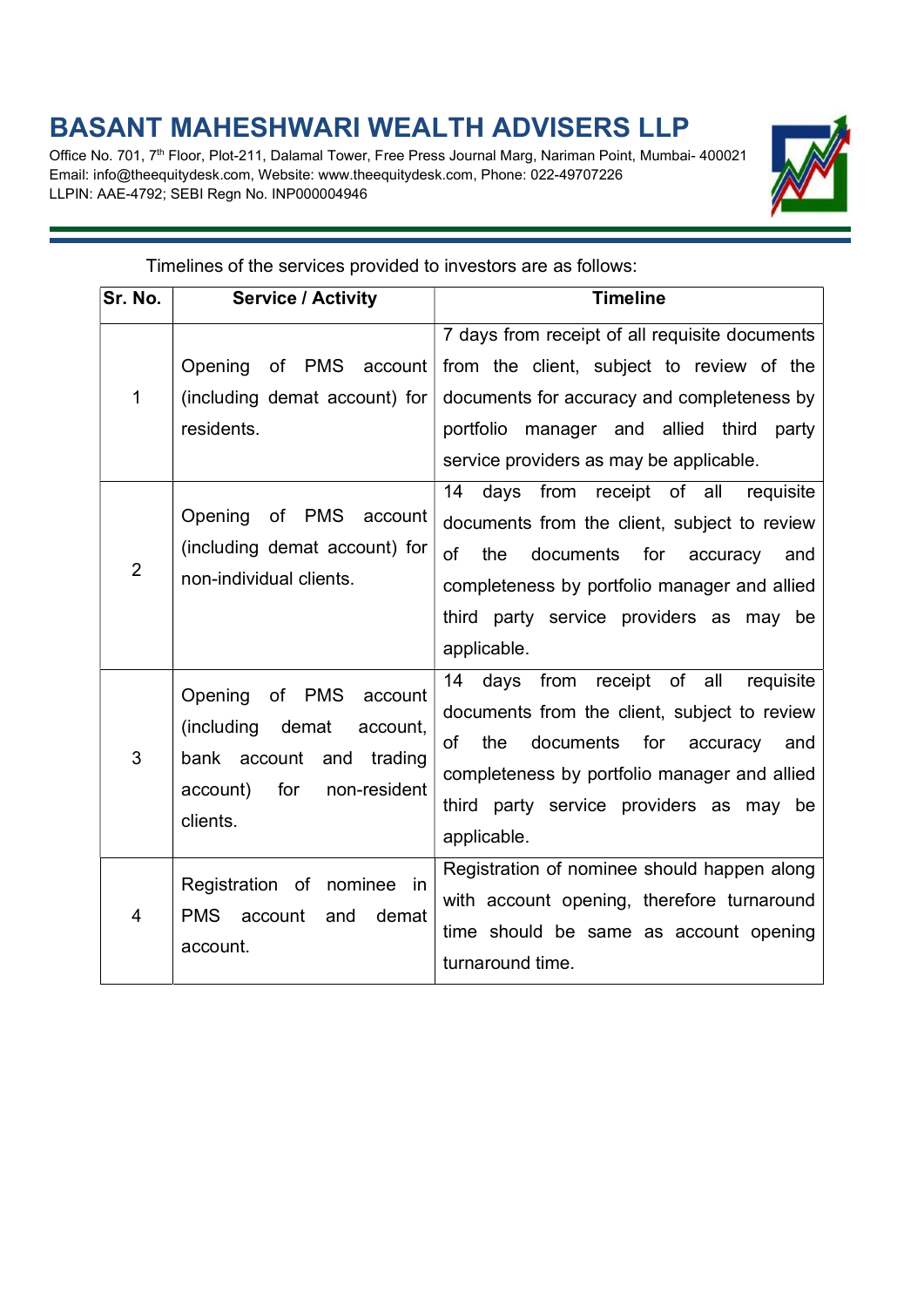

| Sr.No.         | <b>Service / Activity</b>                                                               | <b>Timeline</b>                                                                                                                                                                                                               |
|----------------|-----------------------------------------------------------------------------------------|-------------------------------------------------------------------------------------------------------------------------------------------------------------------------------------------------------------------------------|
| 5              | Modification of nominee in PMS<br>account and demataccount.                             | 10 days from receipt of requisite nominee<br>modification form, subject to review of the<br>documents for accuracy and completeness by<br>portfolio manager and allied third party<br>service providers as may be applicable. |
| 6              | Uploading of PMS account in<br>KRA and CKYC database.                                   | 10 days from date of account opening<br>(Portfolio Manager may rely on the custodian<br>for updating the same).                                                                                                               |
| $\overline{7}$ | Whether portfolio manager is<br>registered with SEBI, then<br>SEBI registration number. | At the time of client signing the agreement;<br>this information should be a part of the<br>account opening form and disclosure<br>document.                                                                                  |
| 8              | <b>Disclosure</b><br>about<br>latest<br>networth of portfolio manager<br>and total AUM. | Disclosure of portfolio manager's total AUM -<br>monthly to SEBI<br>Disclosure of latest networth should be done<br>in the disclosure document whenever there<br>are any material changes.                                    |
| 9              | Intimation of type of PMS<br>account - discretionary.                                   | At the time of client signing the agreement;<br>this information should be a part of the<br>account opening form.                                                                                                             |
| 10             | Intimation of type of PMS<br>account - non discretionary.                               | At the time of client signing the agreement;<br>this information should be a part of the<br>account opening form.                                                                                                             |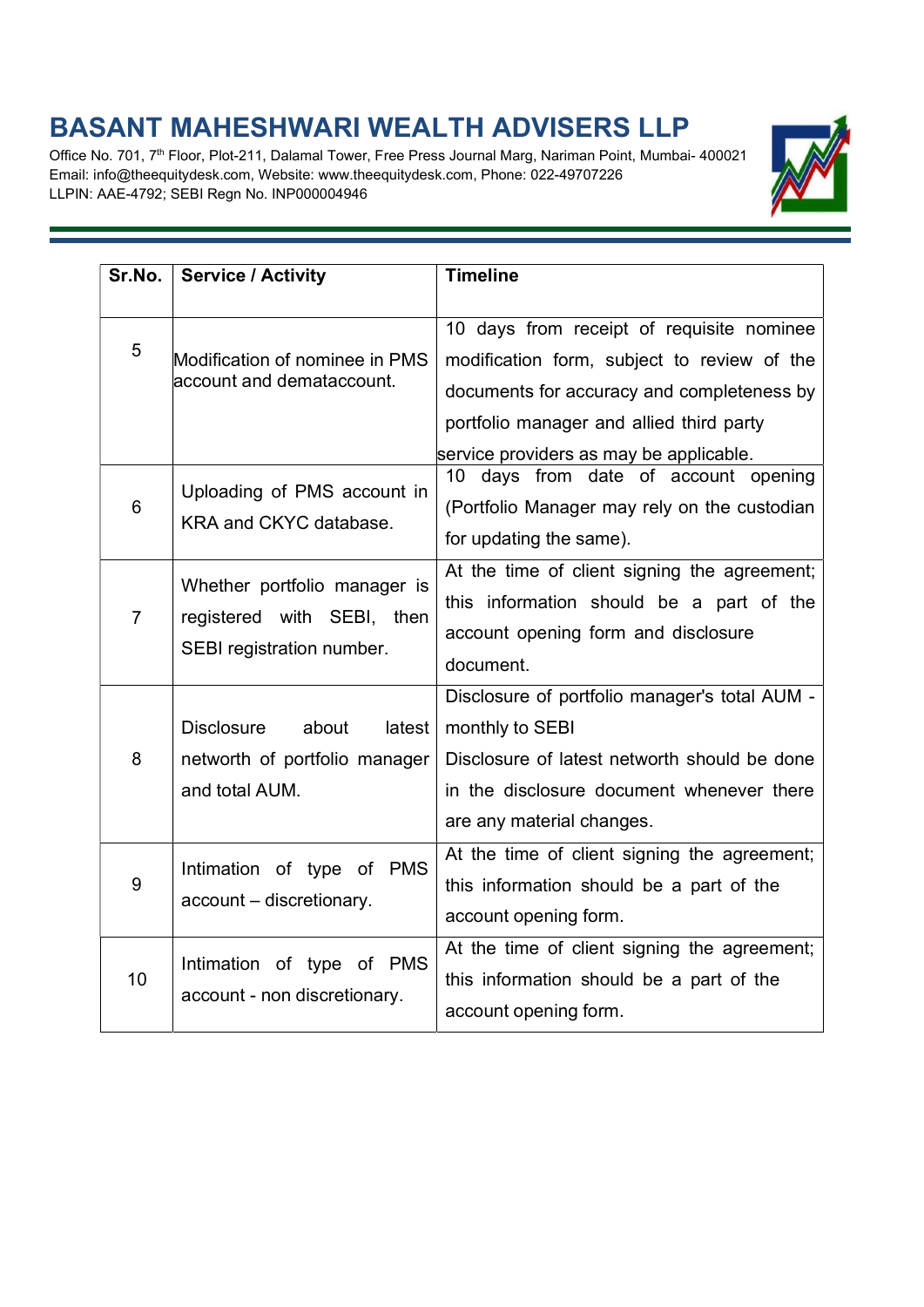

| Sr.No. | <b>Service / Activity</b>                                                                                                                   | <b>Timeline</b>                                                                                                   |
|--------|---------------------------------------------------------------------------------------------------------------------------------------------|-------------------------------------------------------------------------------------------------------------------|
| 11     | Intimation to<br>client what<br>discretionary account entails<br>powers that can<br>be<br>and<br>exercised<br>by<br>portfolio<br>manager.   | At the time of client signing the agreement;<br>this information should be a part of the<br>account opening form. |
| 12     | Intimation to client what non-<br>discretionary account entails<br>powers that can<br>and<br>be<br>exercised<br>by<br>portfolio<br>manager. | At the time of client signing the agreement;<br>this information should be a part of the<br>account opening form. |
| 13     | executed PMS<br>of<br>Copy<br>agreement sent to client.                                                                                     | Within 3 days of client request.                                                                                  |
| 14     | Frequency of disclosures of<br>available eligible funds.                                                                                    | All details regarding client portfolios should be<br>shared quarterly (point 26).                                 |
| 15     | of<br>funds<br><b>Issuance</b><br>and<br>securities balance statements<br>held by client.                                                   | This data should be shared on a quarterly<br>basis or upon client request.                                        |
| 16     | Intimation of name and demat<br>account number of custodian<br>for PMS account.                                                             | Within 3 days of PMS and demat account<br>opening.                                                                |
| 17     | Conditions of termination of<br>contract.                                                                                                   | At the time of client signing the agreement;<br>this information should be a part of the<br>account opening form. |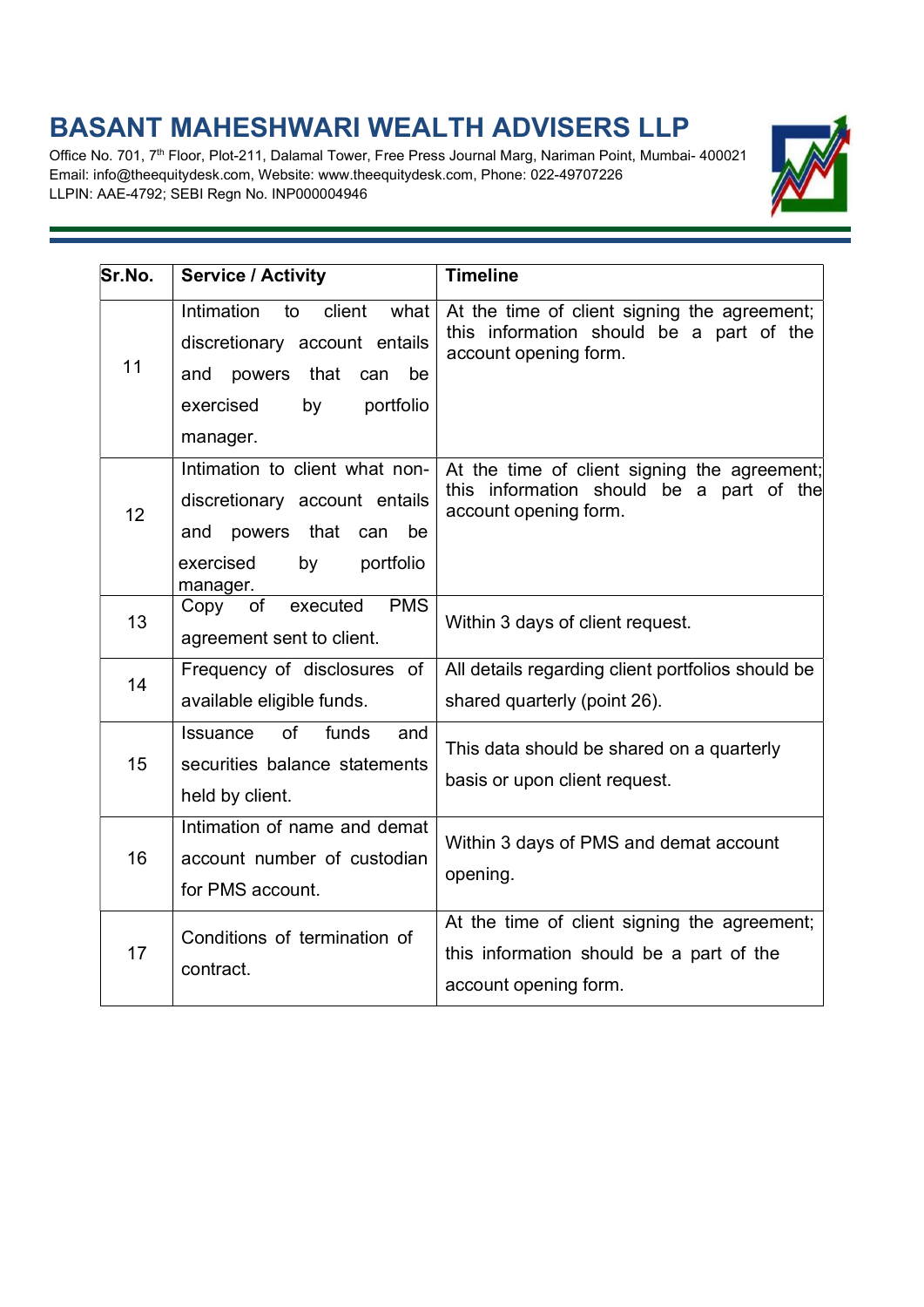

| Sr. No. | <b>Service / Activity</b>                                                                           | <b>Timeline</b>                                                                                                                                                                  |
|---------|-----------------------------------------------------------------------------------------------------|----------------------------------------------------------------------------------------------------------------------------------------------------------------------------------|
| 18      | Intimation regarding PMS fees<br>modes of payment or<br>and<br>frequency of deduction.              | At the time of client signing the agreement;<br>this information should be a part of the<br>account opening form.                                                                |
| 19      | POA taken copy providing to<br>client.                                                              | Within 3 days of client request.                                                                                                                                                 |
| 20      | Intimation to client about what<br>all transactions can portfolio                                   | At the time of client signing the agreement;<br>this information should be a part of the                                                                                         |
|         | manager do using PoA.                                                                               | account opening form.                                                                                                                                                            |
| 21      | Frequency<br>of<br>providing<br>audited reports to clients                                          | Annual.                                                                                                                                                                          |
| 22      | Explanation of risks involved<br>in investment.                                                     | At the time of client signing the agreement;<br>this information should be a part of the<br>account opening form.                                                                |
| 23      | Intimation of tenure of portfolio<br>investments.                                                   | Indicative tenure should be disclosed at the<br>time of client signing the agreement; this<br>information should be a part of the account<br>opening form.                       |
| 24      | Intimation<br>clearly<br>providing<br>restrictions imposed by the<br>investor on portfolio manager. | Negative list of securities should be taken<br>from the client at the time of client signing the<br>agreement; this information should be a part<br>of the account opening form. |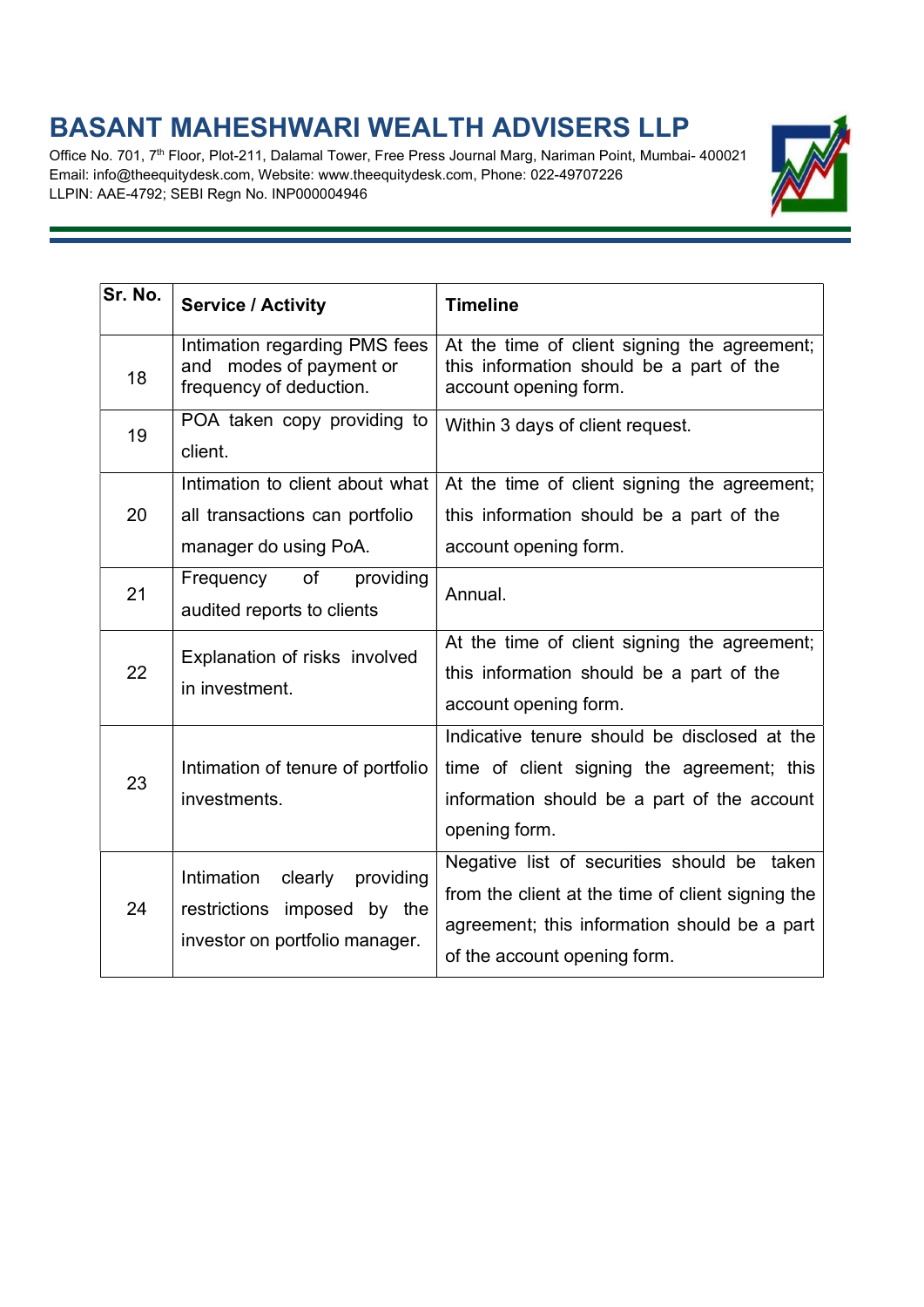Office No. 701, 7<sup>th</sup> Floor, Plot-211, Dalamal Tower, Free Press Journal Marg, Nariman Point, Mumbai- 400021 Email: info@theequitydesk.com, Website: www.theequitydesk.com, Phone: 022-49707226 LLPIN: AAE-4792; SEBI Regn No. INP000004946



| Sr.No. | <b>Service / Activity</b>                                                                         | <b>Timeline</b>                                                                                                                                                                                                    |
|--------|---------------------------------------------------------------------------------------------------|--------------------------------------------------------------------------------------------------------------------------------------------------------------------------------------------------------------------|
| 25     | Intimation regarding settling of<br>client funds and securities.                                  | Settlement of funds and securities is done by<br>the Custodian. The details of clients' funds<br>and securities should be sent to the clients in<br>the prescribed format not later than on a<br>quarterly basis.  |
| 26     | Frequency of intimation<br><b>of</b><br>transactions<br>undertaken<br>in.<br>portfolio account.   | Not later than on a quarterly basis or upon<br>clients' request.                                                                                                                                                   |
| 27     | Intimation regarding conflict of<br>interest in any transaction.                                  | The portfolio manager should provide details<br>of related party transactions and conflict of<br>interest in the Disclosure Document which<br>should be available on website of portfolio<br>manager at all times. |
| 28     | <b>Timeline</b><br>for<br>providing<br>disclosure<br>document<br>to<br>investor.                  | The latest disclosure document should be<br>provided to investors prior to account opening<br>and the latest disclosure documents should<br>be available on website of portfolio manager<br>at all times.          |
| 29     | Intimation to investor about<br>details<br>of<br>bank<br>accounts<br>where client funds are kept. | Within 3 days of PMS and demat account<br>opening.                                                                                                                                                                 |
| 30     | Redressal<br>of<br>investor<br>grievances.                                                        | Within 30 days, subject to all the information<br>required to redress the complaint is provided<br>by the complainant to the portfolio manager                                                                     |

#### Notes:

1 The number of days in the above timelines indicate clear working days.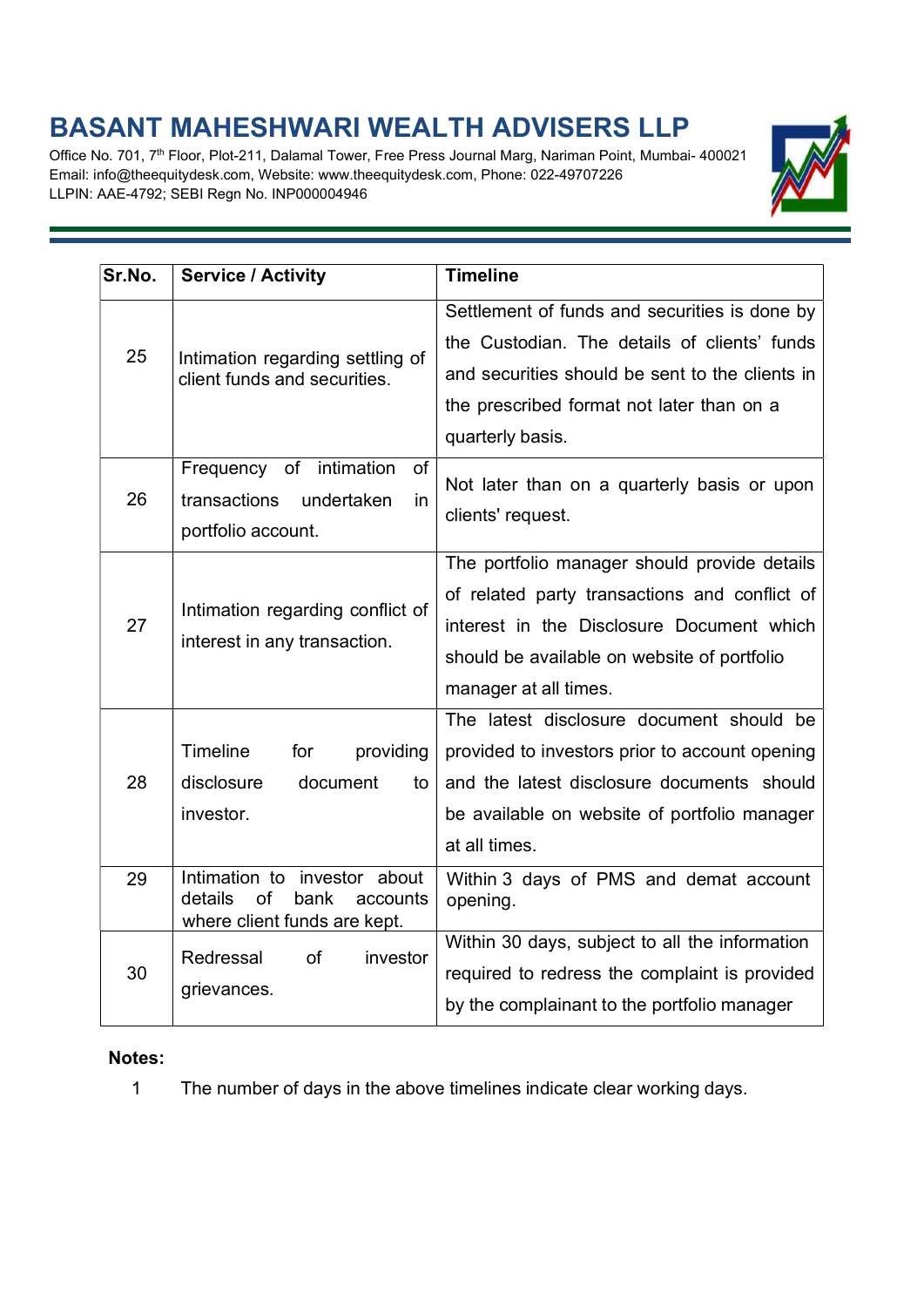Office No. 701, 7<sup>th</sup> Floor, Plot-211, Dalamal Tower, Free Press Journal Marg, Nariman Point, Mumbai- 400021 Email: info@theequitydesk.com, Website: www.theequitydesk.com, Phone: 022-49707226 LLPIN: AAE-4792; SEBI Regn No. INP000004946



### D. Details of grievance redressal mechanism and how to access it

- 1. It is mandatory for every PMS provider to register itself on SEBI SCORES (SEBI Complaint Redress System). SCORES is a centralised online complaint resolution system through which the complainant can take up his grievance against the PMS provider and subsequently view its status. (https://scores.gov.in/scores/Welcome.html )
- 2. The details such as the name, address and telephone number of the investor relations officer of the PMS provider who attends to the investor queries and complaint should be provided in the PMS Disclosure document.
- 3. The grievance redressal and dispute mechanism should be mentioned in the Disclosure Document.
- 4. Investors can approach SEBI for redressal of their complaints. On receipt of complaints, SEBI takes up the matter with the concerned PMS provider and follows up with them.
- 5. Investors may send their complaints to: Office of Investor Assistance and Education, Securities and Exchange Board of India, SEBI Bhavan. Plot No. C4- A, 'G' Block, Bandra-Kurla Complex, Bandra (E), Mumbai - 400 051.